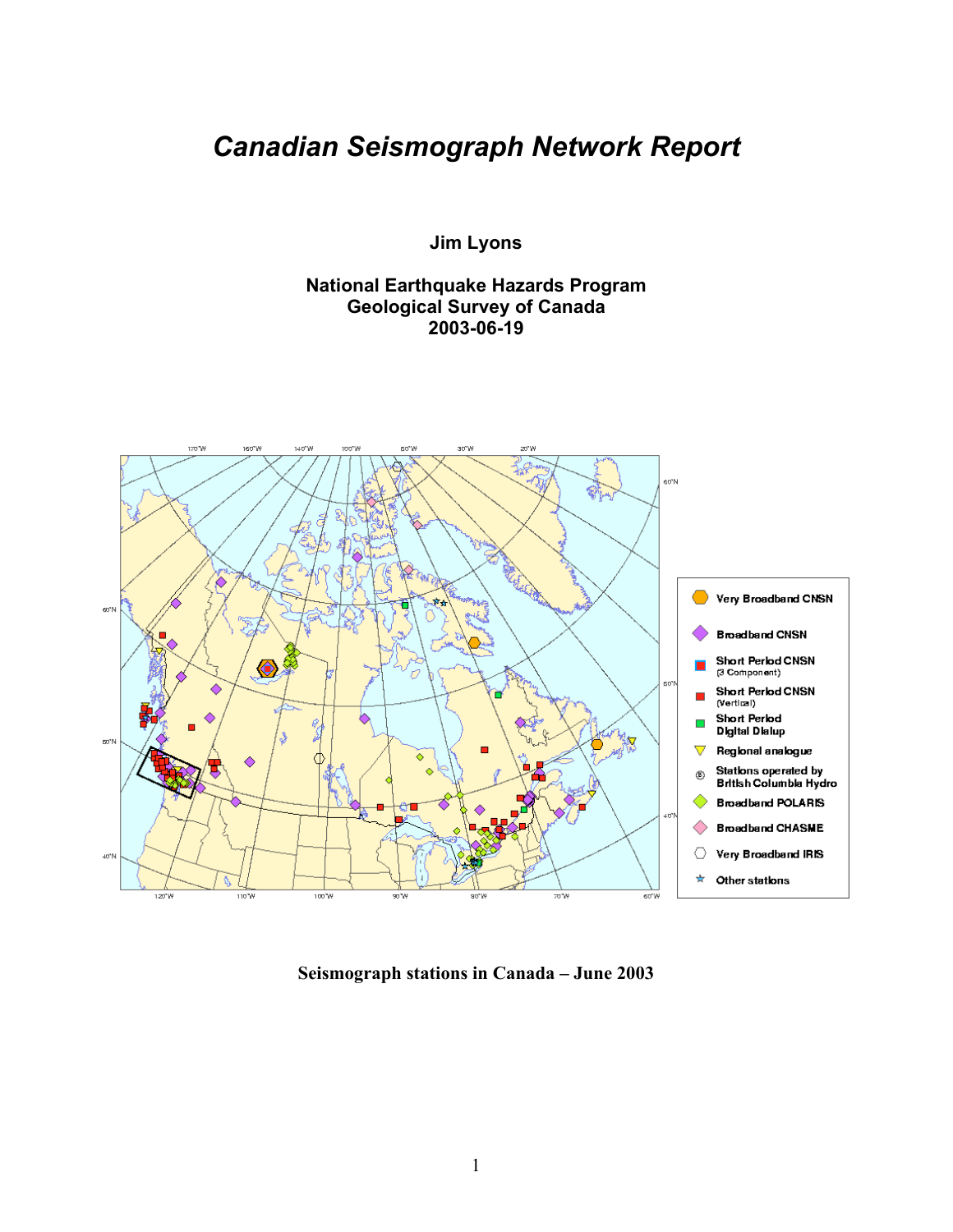# **1. National Seismograph Network (CNSN)**



## **Changes since May 2002**

|       | SCHQ: Upgraded digitizer to GSC GD-2 with authentication on 20021211 (IMS)                                         |
|-------|--------------------------------------------------------------------------------------------------------------------|
| ULM:  | Upgraded digitizer to GSC GD-2 with authentication on 20021210 (IMS)                                               |
| HAL:  | Upgraded from analog to continuous Internet-linked CNSN EHZ station<br>on 20030113                                 |
| OCO:  | Upgraded from CNSN EHZ dial-up to continuous Internet link on 20030514                                             |
| VGZ:  | Upgraded from EHZ to BB (CMG-3ESP, GSC GD-1) on 20030227                                                           |
| WSLR: | Installed on 20030509 at lat 50.127 lon $-122.921$ (Whistler, B.C.)<br>Guralp CMG-3ESPe seismo, GSC GD-2 digitizer |

2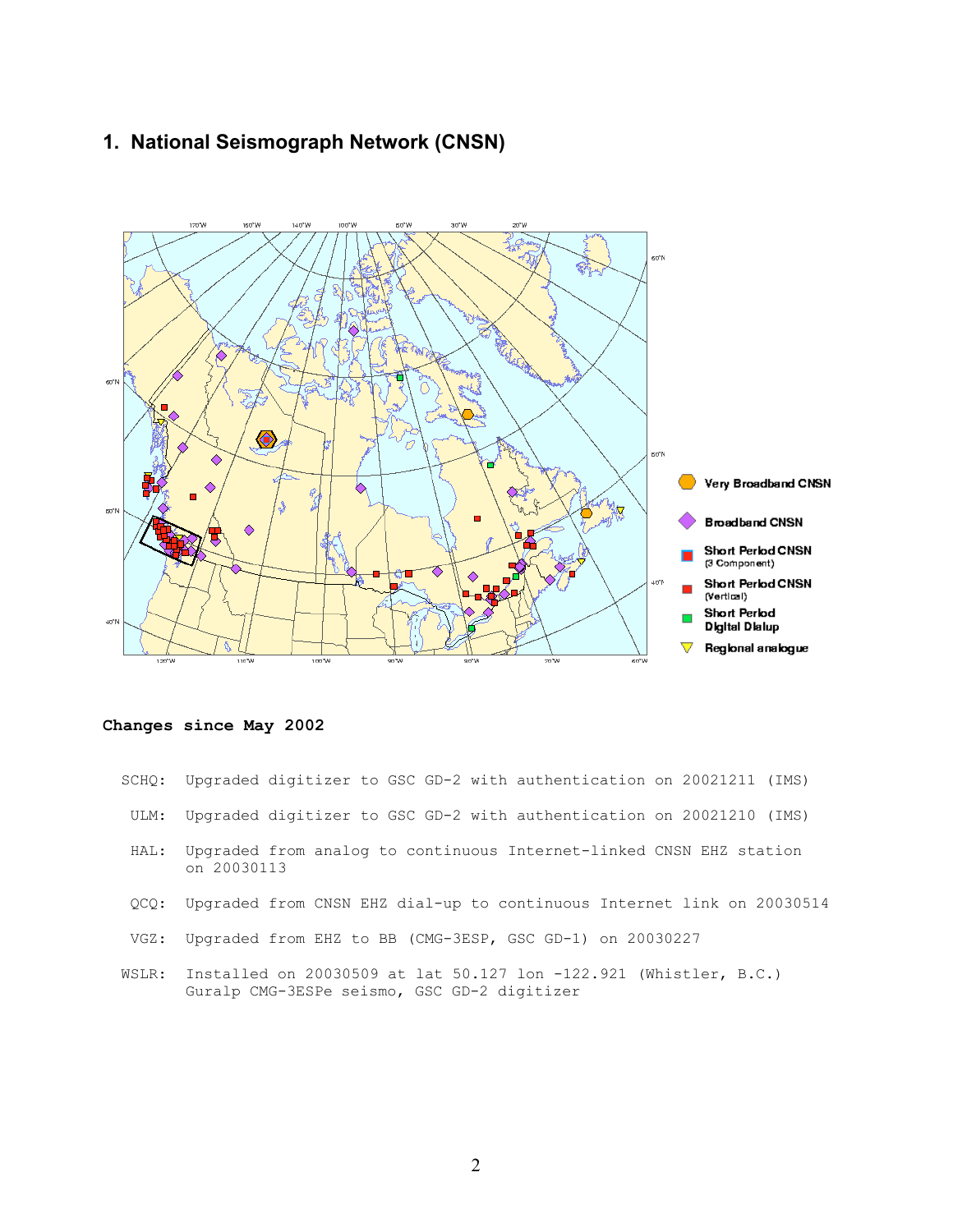# **2. Canadian High Arctic Monitoring Experiment (CHASME)**



Deployed during the summer of 2000. All but three stations have now been closed: TULEG (Guralp CMG-40T), Pond Inlet (CMG-3), and Eureka (CMG-3). All use Nanometrics Inc. (NMX) Orion data loggers; removable disks exchanged ~ monthly.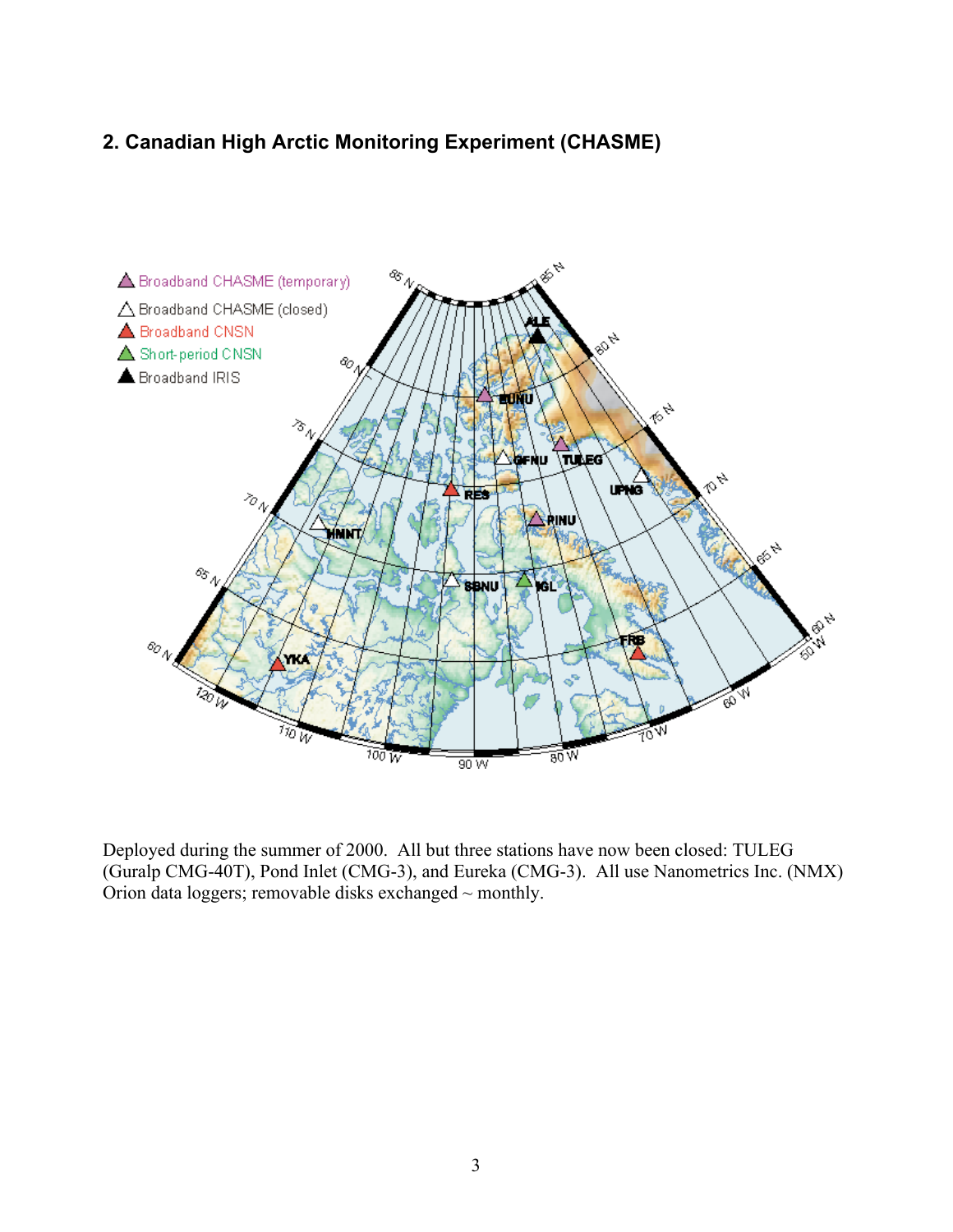# **3. Temporary B.C deployment to monitor silent slip event (BCSS03)**

Four (4) temporary BB sites have been deployed in southwestern BC to help monitor the silent slip event. All use Guralp CMG-3ESPe seismometers and GSC GD-2 digitizers. BMSB has already been closed; the other sites will be closed by the end of the summer.

| Bamfield<br>BMSB. | 48.836 | -125.135           | 20030307 - 20030513 |  |
|-------------------|--------|--------------------|---------------------|--|
| KHVB<br>Wanq      |        | $48.569 - 123.466$ | 20030228            |  |
| Maple Bay<br>SHDB |        | 48.797 -123.636    | 20030228            |  |
| Paradis<br>SHVB   |        | $48.472 - 123.636$ | 20030227            |  |



New temporary stations (4) are marked in lighter shade of purple with name in a white box. Also shown is new permanent CNSN station WSLR.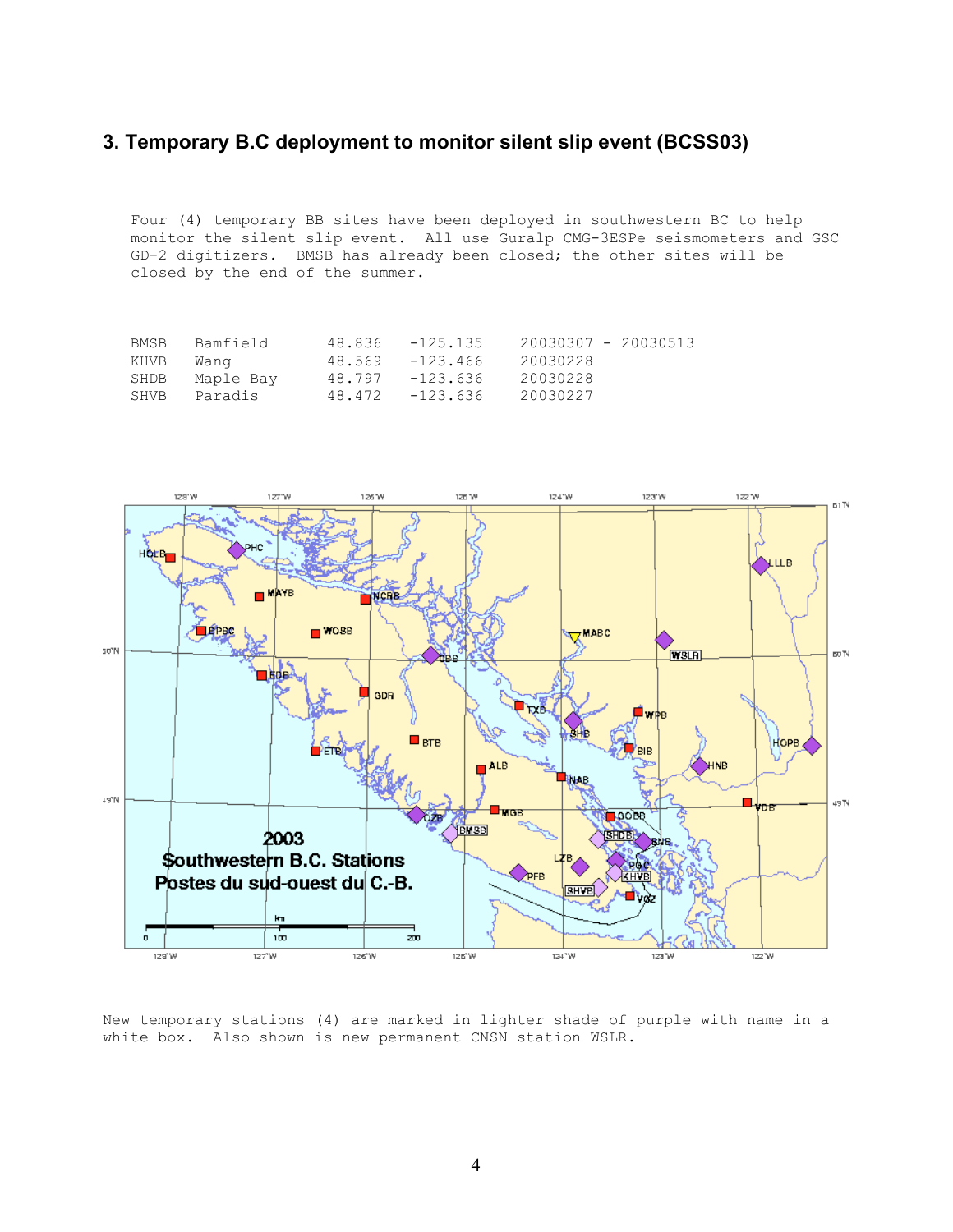# **4. POLARIS Network**

From May 2002 through mid-June 2003, 45 new HBB stations have been added to the **P**ortable **O**bservatories for **L**ithospheric **A**nalysis and **R**esearch **I**nvestigating **S**eismicity (POLARIS) network. Most are equipped with Guralp CMG-3ESP seismometers (a few have  $40-T's$ ); all use a NMX Trident digitizer.



**Location of the British Columbia, NWT, and Ontario POLARIS sub-networks**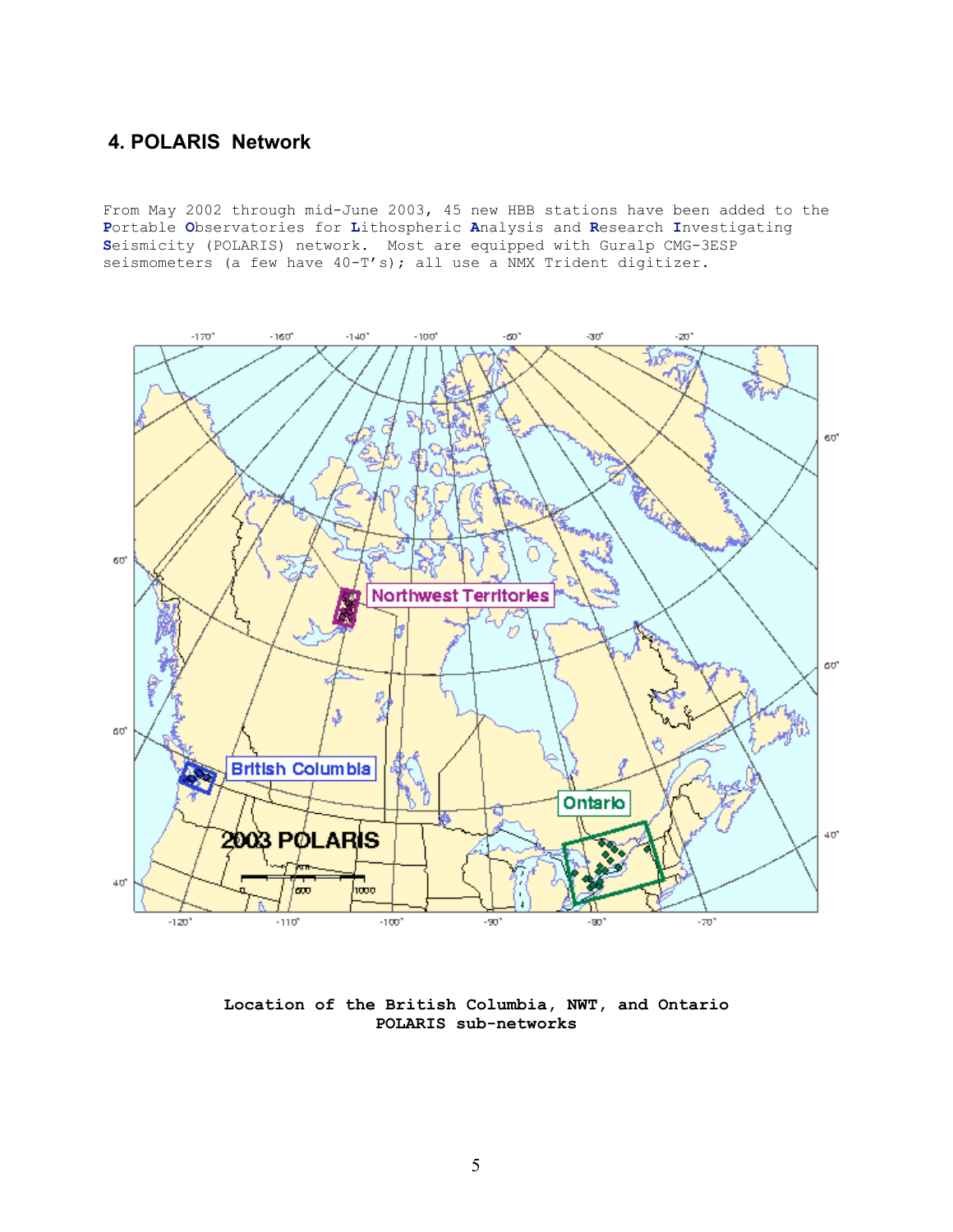## **4.1 POLARIS ONTARIO Sub-net**



New stations (16 to date) are marked in lighter shade of green and name in a white box.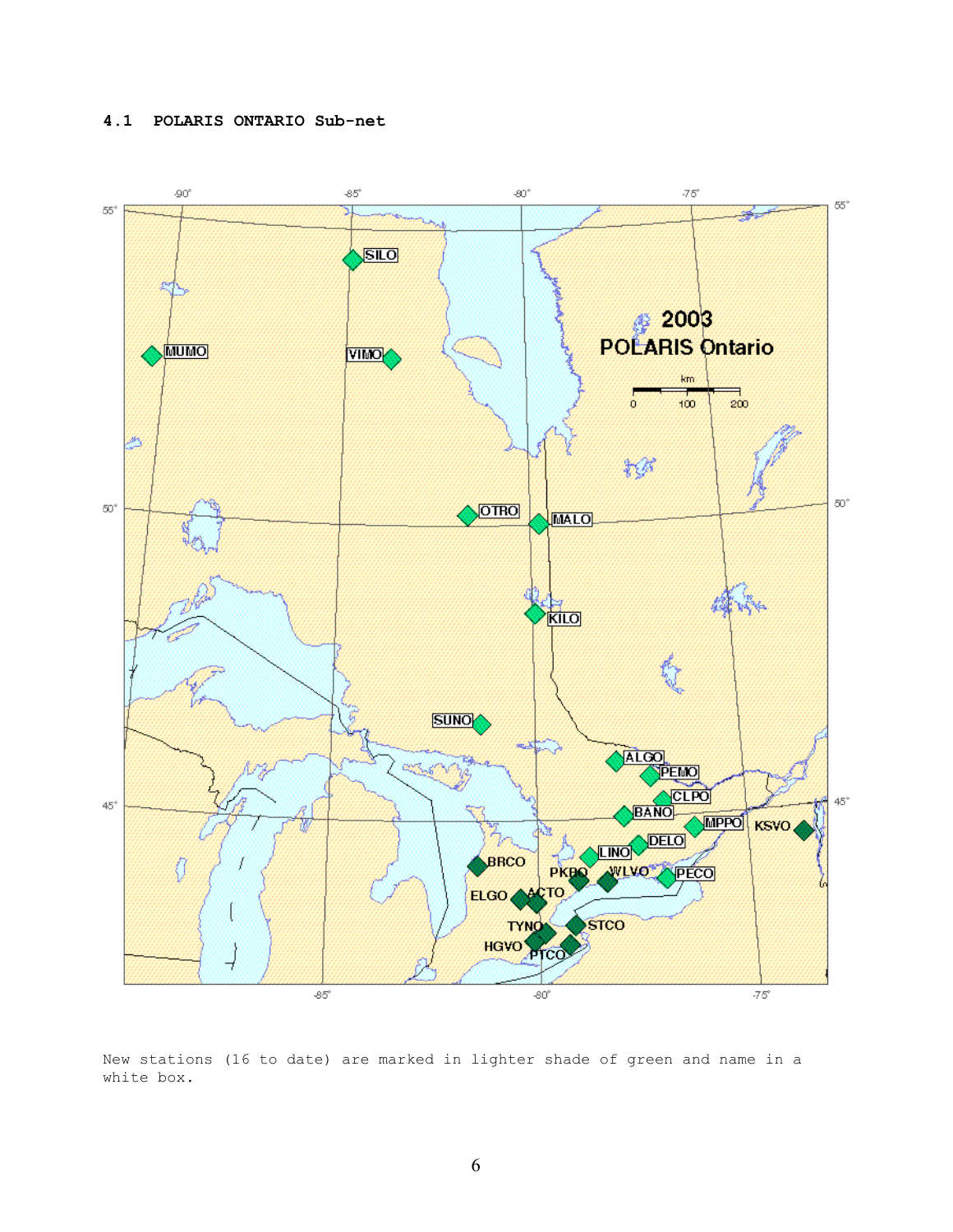### **Ontario sub-net additions**

| ALGO        | 45.954 | $-78.051$ | 20020911 |                     |
|-------------|--------|-----------|----------|---------------------|
| <b>BANO</b> | 45.020 | $-77.928$ | 20020825 |                     |
| <b>BRPO</b> | 45.651 | $-77.506$ |          | 20020910 - 20021113 |
| CLPO        | 45.246 | $-76.964$ | 20021011 |                     |
| DELO        | 44.518 | $-77.619$ | 20020827 |                     |
| LINO        | 44.354 | $-78.780$ | 20020907 |                     |
| KILO*       | TBD    |           |          |                     |
| MALO*       | TBD    |           |          |                     |
| MUMO*       | 52.613 | $-90.391$ | 20030615 |                     |
| MPPO        | 44.770 | $-76.265$ | 20020822 |                     |
| OTRO*       | TBD    |           | 20030619 |                     |
| PECO        | 43.934 | $-76.994$ | 20020906 |                     |
| PEMO        | 45.677 | $-77.247$ | 20021113 |                     |
| SILO*       | 54.479 | $-84.913$ | 20030609 |                     |
| SUNO*       | TBD    |           |          |                     |
| VIMO*       | 52.817 | $-83.745$ | 20030611 |                     |
|             |        |           |          |                     |

Station BRPO was closed and moved to a new location near Pembroke. New code is PEMO. New Northern Ontario stations (marked by an asterisk following the station code) are GSC stations installed in collaboration with POLARIS and other clients; they should all be installed by the end of June 2003. In Southern Ontario, 6 new stations are to be sited and installed by August 2003; KSVO will be moved to the vicinity of Rochester, NY.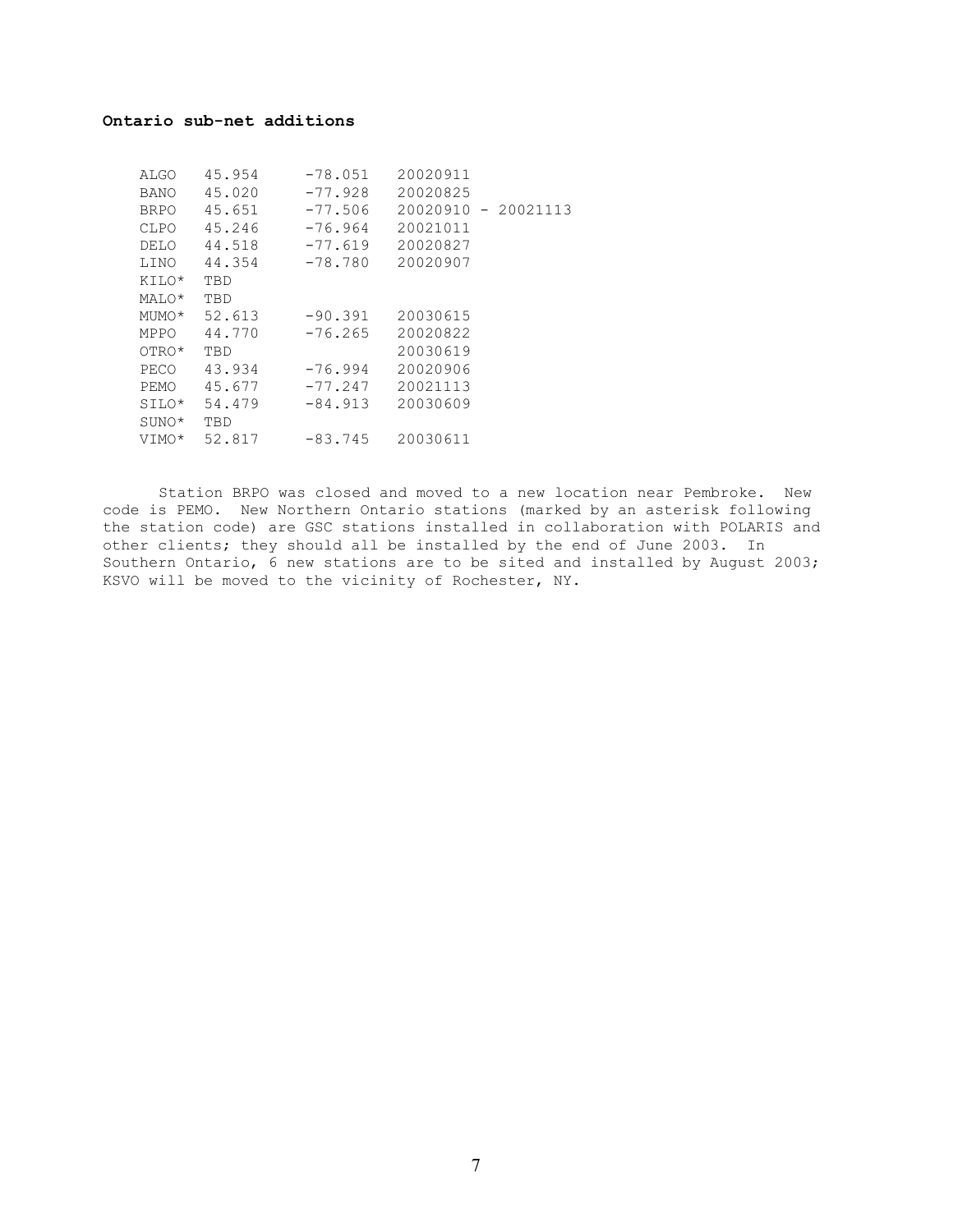## **4.2 POLARIS Northwest Territories Sub-net**



New stations (14) are marked in lighter shade of purple with name in a white box.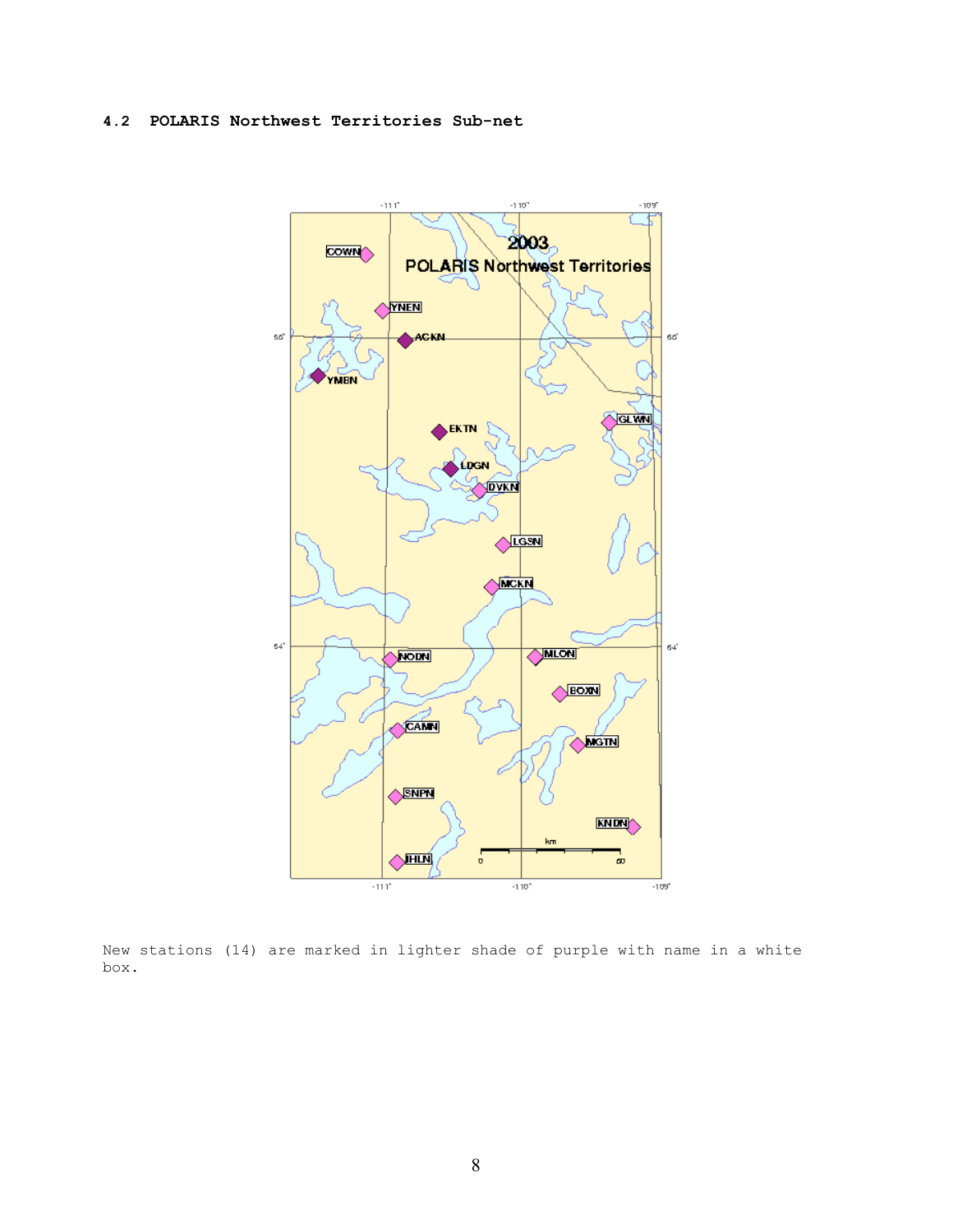#### **Northwest Territories sub-net additions:**

| <b>BOXN</b> | 63.852 | $-109.717$ | 20020802 |
|-------------|--------|------------|----------|
| CAMN        | 63.732 | $-110.899$ | 20020730 |
| COWN        | 65.268 | $-111.186$ | 20020719 |
| <b>DVKN</b> | 64.509 | $-110.310$ | 20020726 |
| GLWN        | 64.725 | $-109.330$ | 20020723 |
| IHLN        | 63.305 | $-110.891$ | 20020731 |
| <b>KNDN</b> | 63.419 | $-109.201$ | 20020804 |
| LGSN        | 64.334 | $-110.131$ | 20020724 |
| <b>MCKN</b> | 64.198 | $-110.213$ | 20020726 |
| MGTN        | 63.686 | $-109.591$ | 20020803 |
| MLON        | 63.970 | $-109.895$ | 20020803 |
| <b>NODN</b> | 63.961 | $-110.960$ | 20020729 |
| SNPN        | 63.518 | $-110.908$ | 20020731 |
| YNEN        | 65.088 | $-111.050$ | 20020724 |

The 4 existing stations were upgraded to NMX Trident digitizers and new Libra VSATs; sample rate doubled from 20 to 40 sps. Two more installations are planned this summer.

#### **4.3 POLARIS British Columbia Sub-net**



New stations (13) are marked in lighter shade of blue with name in a white box.